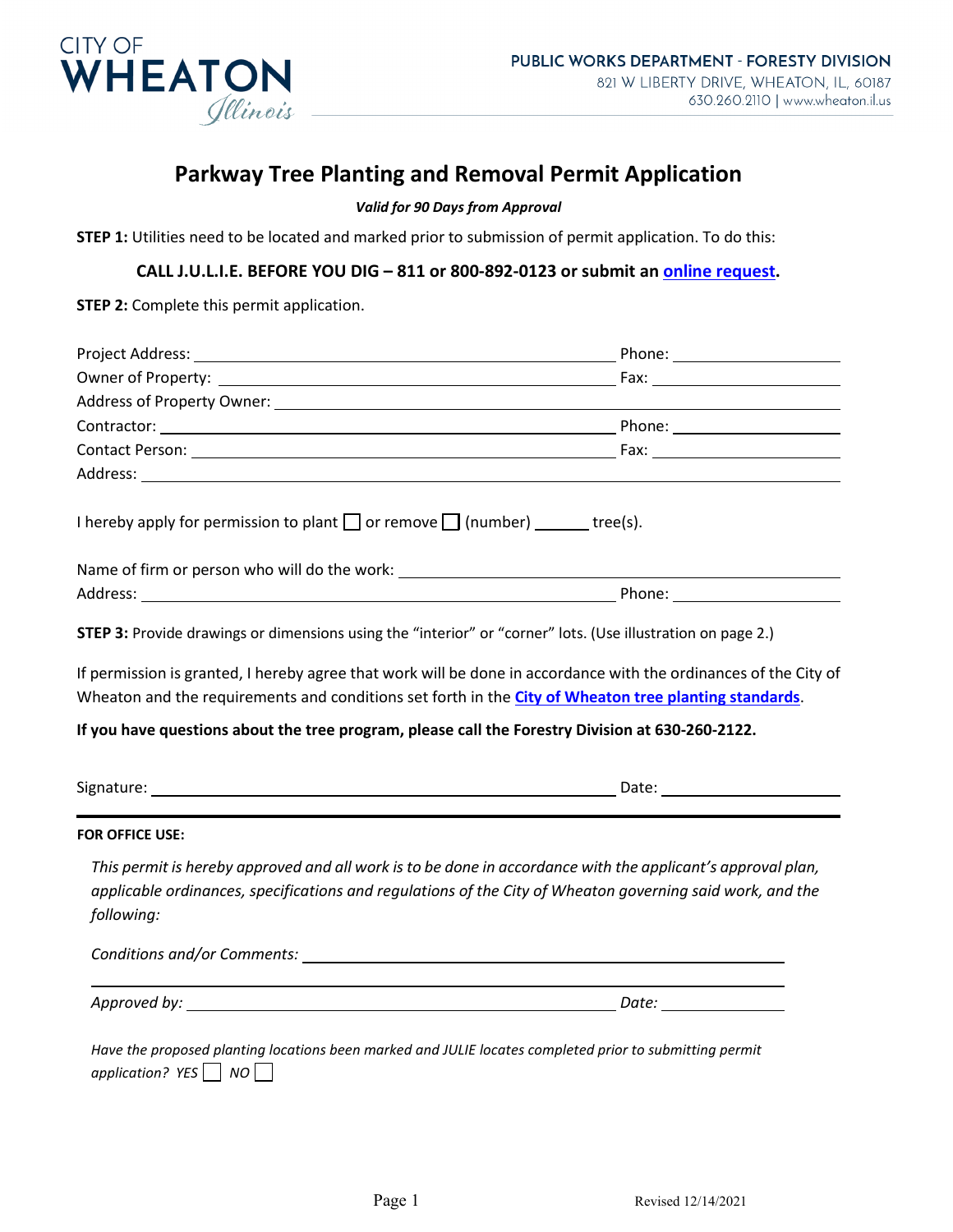# **Tree Information**

**NOTE:** The list of approved parkway tree species can be found in the **[City of Wheaton tree planting standards](https://www.wheaton.il.us/1045/Parkway-Tree-Planting-Standards)**.

| <b>SPECIES</b> | <b>QUANTITY</b> | <b>SIZE</b> | <b>REMOVAL OR PLANTING?</b> |  |
|----------------|-----------------|-------------|-----------------------------|--|
|                |                 |             |                             |  |
|                |                 |             |                             |  |
|                |                 |             |                             |  |
|                |                 |             |                             |  |



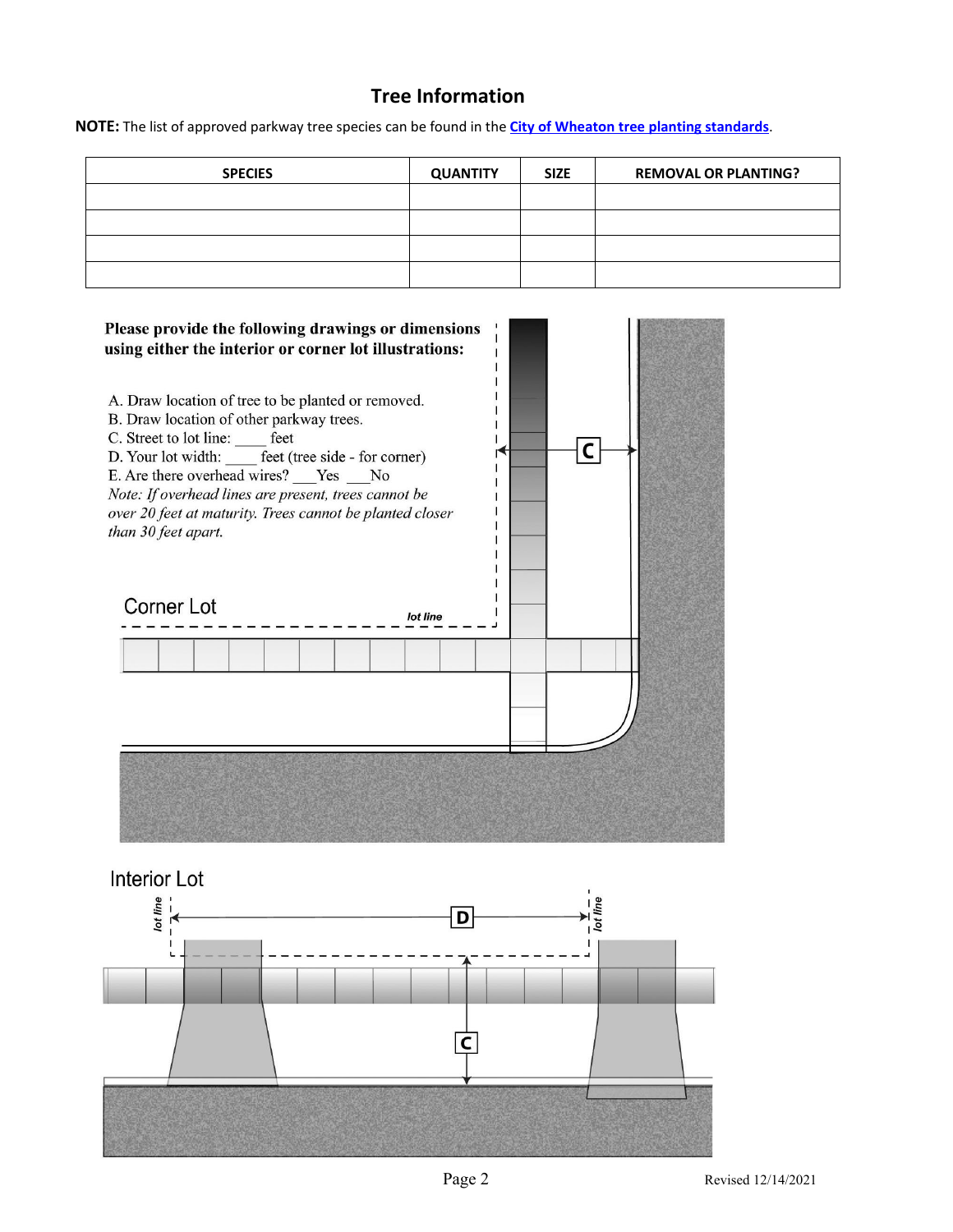

Revised December 16, 2013

## **PARKWAY TREE PLANTING STANDARDS CITY OF WHEATON, ILLINOIS**

Section 62-294 78-4, 78-5 and 78-6 in the Wheaton City Code and Section 6.5.3 of the Wheaton Zoning **Ordinance** 

In order to provide for the orderly development of the City, the following planting standards have been established to outline where trees and shrubs may or may not be located and to provide a description of actual planting procedures.

# **PLANTING REQUIREMENTS**

## A. **PERMITS**

Section 78-4 of the Wheaton City Code states "It shall be unlawful for any unauthorized person to bruise, trim, prune, break, cut, cut down, remove, plant inject any material into, attach any object to, mutilate, injure or damage in any way any tree, or the roots or branches thereof, located within a street or alley right-of-way or on any property owned by or under the jurisdiction of the City without having first obtained a permit therefore from the Engineering Department."

### B. **SIZE, TYPE AND PLANNING**

1. All trees planted by permit holders within the parkway areas must have a minimum trunk diameter of two inches. Diameters shall be as measured 6 inches above finish grade. All trees must be first grade nursery stock with straight trunks and full, well developed crowns.

### 2. **Willows, Poplars, Box Elder, Sumac, Siberian Elm, Cottonwood, Ash, fruit trees and trees with thorns, evergreens, shrubs or hedges shall not be planted in City of Wheaton right-of-ways.**

3. The permit holder shall prepare a landscaping/planting plan for approval by the Director of Engineering, City Planner, and City Forestry Superintendent indicating the proposed location and variety of parkway trees to be planted. The plan shall mix varieties throughout the development using the list of species, attached as Exhibit A, to provide for a natural and orderly streetscape. Same species cannot be planted on adjoining lots and no more than 15% of the same species may be planted within a development or on any block.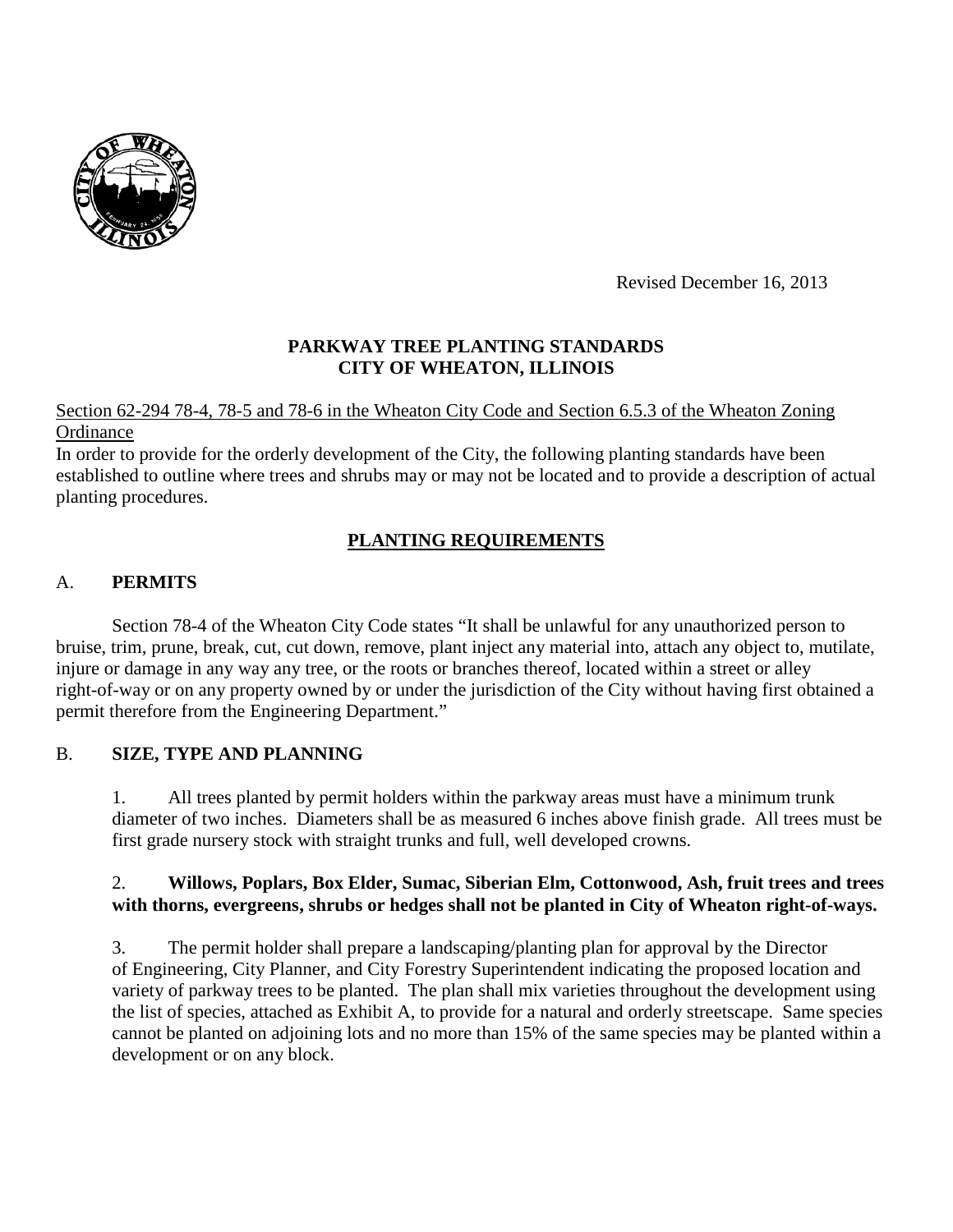Tree Planting Standards December 16, 2013 Page 2

### C. **SPACING**

1. Trees in the parkways shall be spaced approximately 35 feet apart, with a minimum spacing of 30 feet. A minimum of one tree per lot, two on corner lots shall be provided in all new subdivisions.

2. Trees in the parkway shall not be planted within 10 feet of alleyways, utility poles or street lights, or within 5 feet of driveways, fire hydrants, or utility service lines.

3. No hedge, shrub, evergreen or parkway tree shall be planted or maintained within 30 feet of the right-of-way corner to a height greater than 3 feet above the centerline elevation of the adjacent street.

## D. **CORNER LOT RESTRICTIONS**

1. Trees within the parkway or within private property shall not be planted closer than 30 feet from the property corner adjacent to the street intersection.

2. Evergreens, shrubs or hedges on private property within 30 feet of the property corner adjacent to the street intersection shall not exceed a height of 3 feet above the centerline of either street.

### E. **LOCATION WITHIN PARKWAY**

1. Normal location of trees shall be centered in the parkway between the street and sidewalk.

2. Placement and location of street trees in parkways less than eight (8) feet in width as measured between the sidewalk and curb or edge of pavement; or 14 feet between the property line and curb or edge of pavement shall be subject to the City Engineer's approval.

3. The City Engineer may vary the location, by planting trees on private property behind the sidewalk or at other locations as deemed necessary

### F. **HEIGHT RESTRICTIONS**

1. Trees which will exceed 20 feet in height at maturity shall not be planted under overhead utility lines.

### G. **LIMB CLEARANCE**

1. Required minimum clearance over sidewalks is 8 feet, and over the street, 14 feet. This shall be considered when selecting, locating, and planting the trees.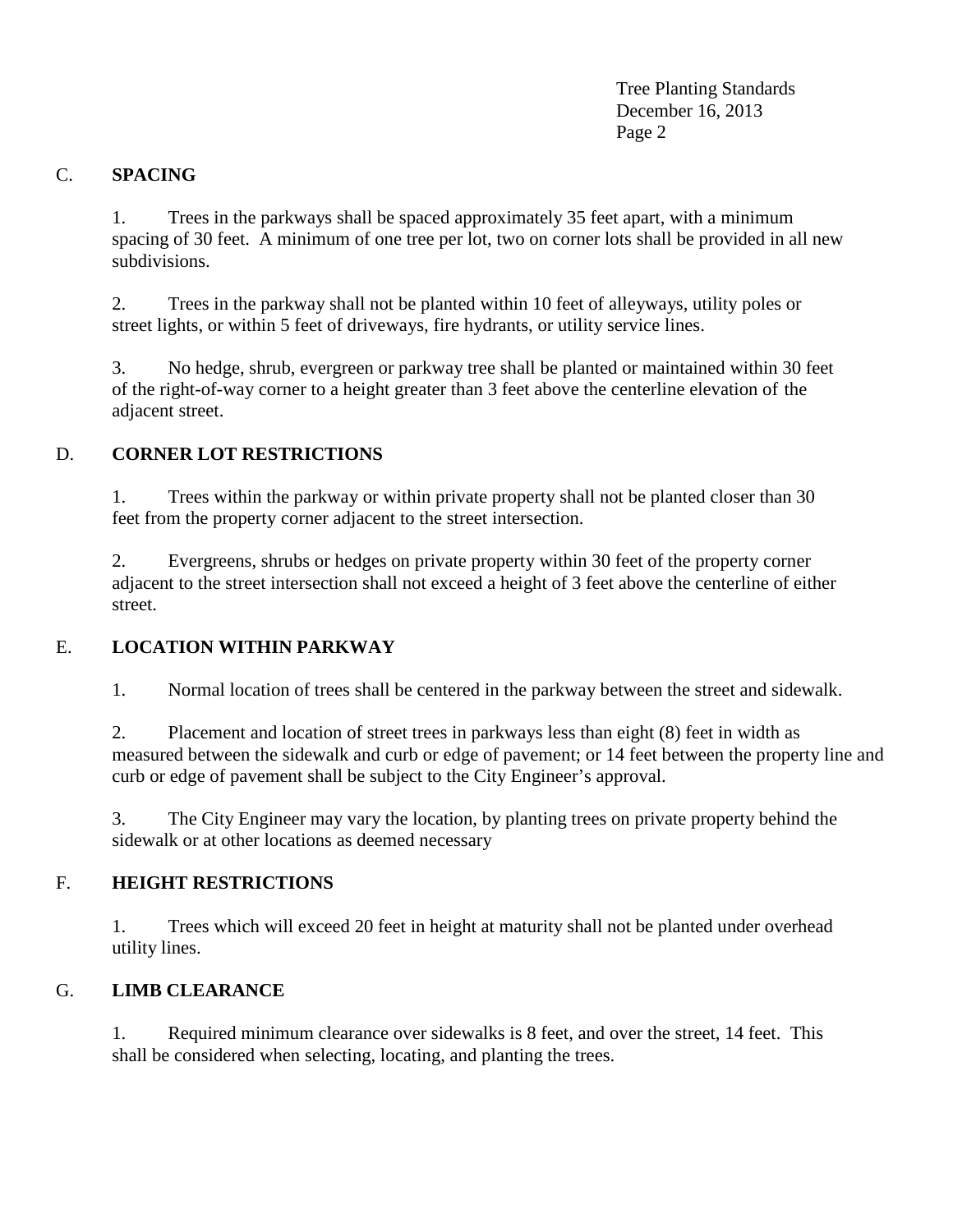Tree Planting Standards December 16, 2013 Page 3

#### H. **EASEMENTS**

1. The permit holder shall assume all responsibility for damage to utilities for trees and shrubs which are planted over any utilities or within utility easements.

## **PLANTING PROCEDURE**

It is the responsibility of the permit holder to notify J.U.L.I.E (1-800-892-0123) for underground cable or conduit locations prior to excavating in a parkway or easement.

#### A **TREE PLANTING**

#### **Balled and Burlapped (**minimum 2" diameter)

Planting hole is to be 3 times the ball diameter. Top of root ball should be left 2" above grade. All twine, burlap and wire basket should be removed. Backfill to be tamped to eliminate any air gaps in the soil. Tree should be watered and mulched. Mulch is not to be piled on trunk of the tree.

#### B. **PRUNING**

1. Pruning shall be done in such a manner as to preserve the natural growth habits of each plant. All newly planted trees shall be pruned in a method and location of which shall meet the approval of the City Engineer and Wheaton Forestry Superintendent. All pruning shall be done with sharp tools in accordance with the best horticultural practices.

The ends of all broken and damaged roots of 1/4 inch or larger shall be pruned with a clean cut, removing only the injured portion. All broken branches, stubs and improper cuts of former pruning shall be removed.

Pruning shall consist of thinning the twigs or branches as dictated by the habit of growth of the various types of trees to be pruned, and as directed by the City Engineer and Wheaton Forestry Superintendent. The leader and terminal buds shall not be cut unless directed by the City Forester.

The purpose of the pruning is to provide a natural growth habit and balance between the root system and crown of the tree based on the best horticultural practices.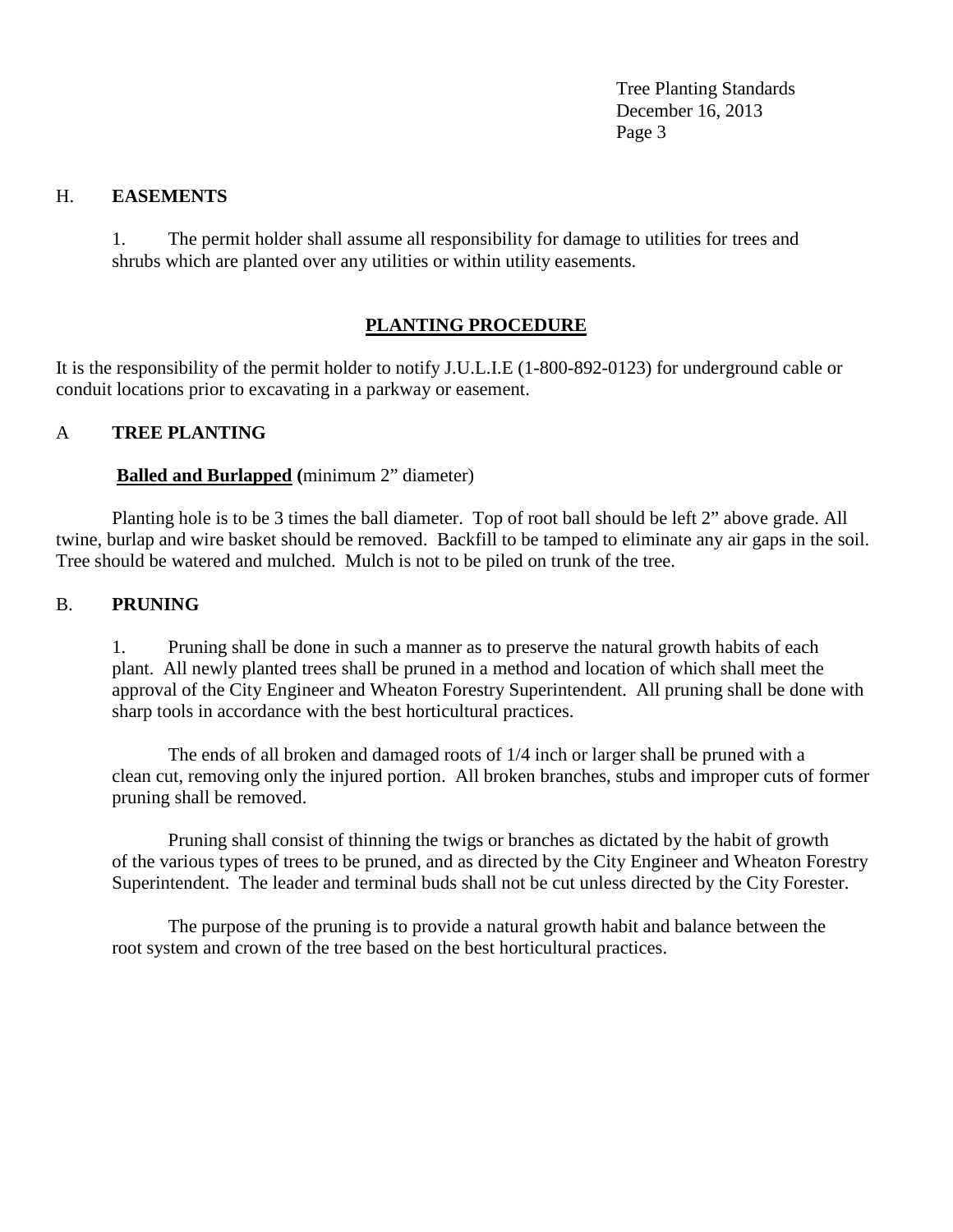Tree Planting Standards December 16, 2013 Page 4

### C. **NEW TREE CARE**

1. All new trees shall be securely staked or guyed until the roots become established. Guys shall have indicator tapes placed on them to prevent accidents.

2. New trees are to be watered approximately twice a month during dry weather conditions for the first two years. Written instructions to each homeowner shall be supplied by the developer. If the lot is unoccupied, the developer or owner shall take on this responsibility.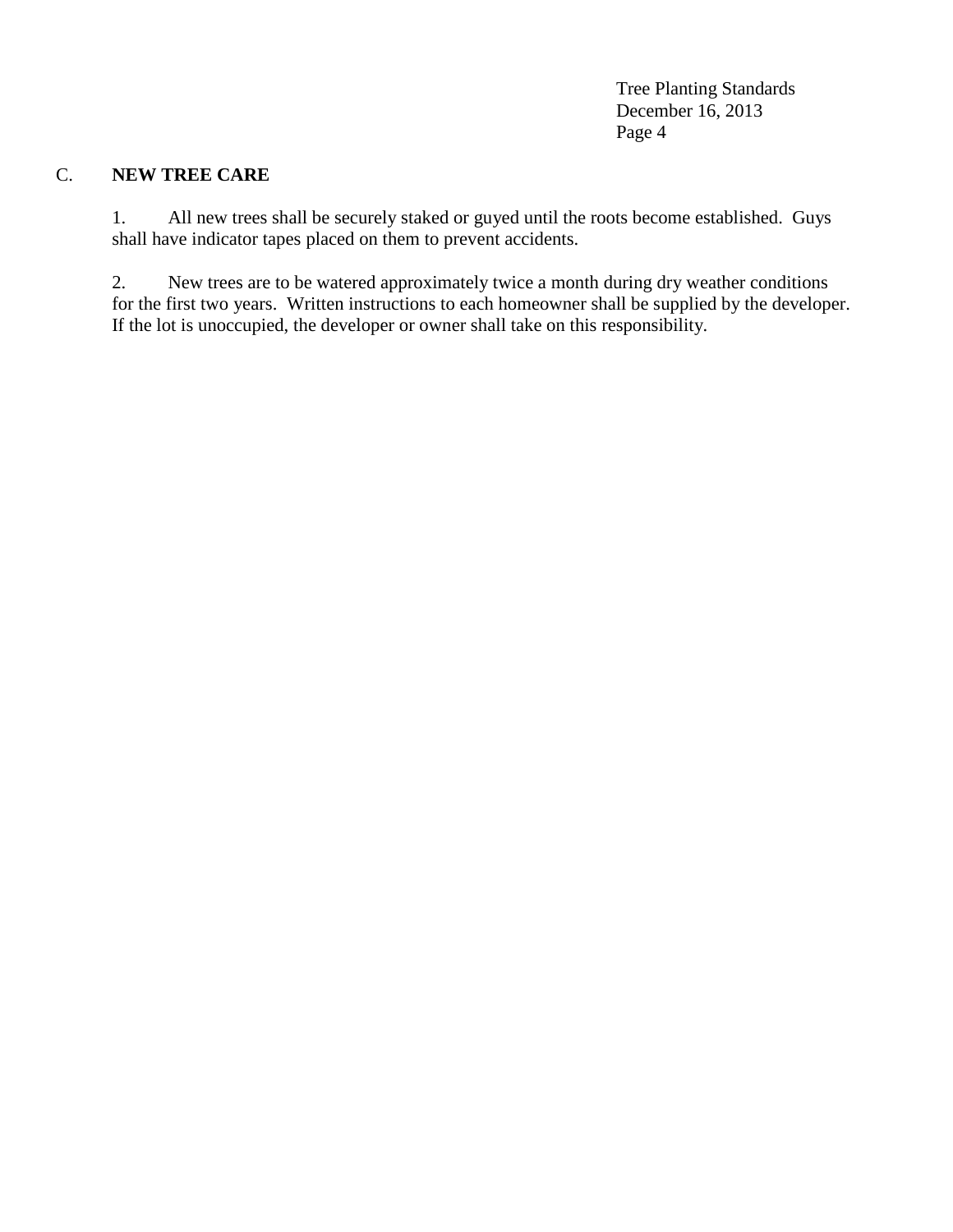